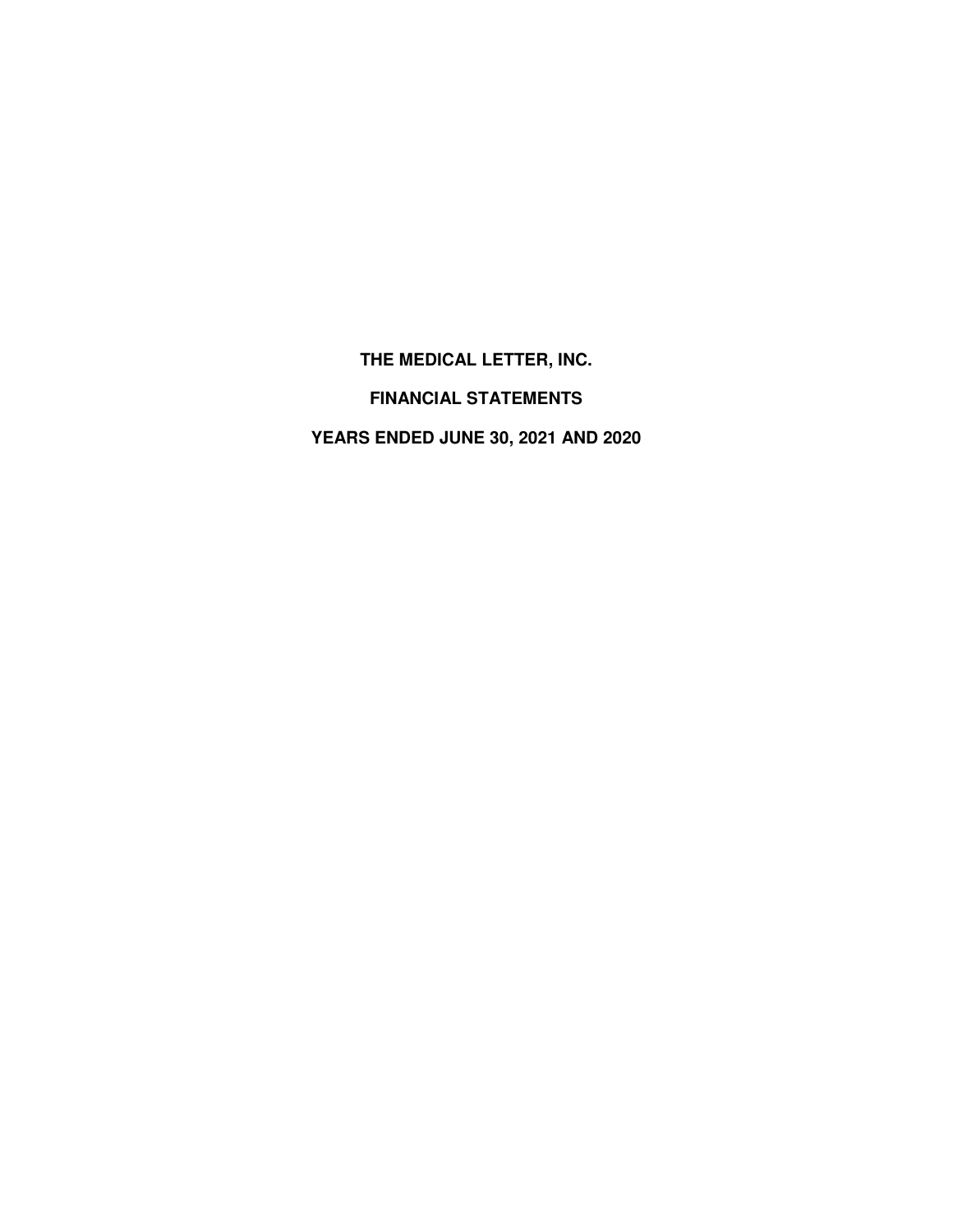## **THE MEDICAL LETTER, INC. STATEMENTS OF FINANCIAL POSITION**

|                                                          | <b>June 30,</b> |               |  |
|----------------------------------------------------------|-----------------|---------------|--|
| <b>ASSETS</b>                                            | 2021            | 2020          |  |
| <b>Current assets:</b>                                   |                 |               |  |
| Cash                                                     | \$<br>963,433   | 853,648<br>\$ |  |
| Investments                                              | 2,270,066       | 2,112,658     |  |
| Subscriptions and other receivables (less allowance for  |                 |               |  |
| doubtful accounts of \$2,000 in 2021 and 2020)           | 22,717          | 19,888        |  |
| Royalties receivable                                     | 30,834          | 47,037        |  |
| Prepaid expenses and other                               | 103,196         | 97,543        |  |
| <b>Total current assets - unrestricted</b>               | 3,390,246       | 3,130,774     |  |
| <b>Property and equipment</b> (at cost, less accumulated |                 |               |  |
| depreciation of \$351,621 in 2021 and \$346,206 in 2020) | 16,727          | 21,106        |  |
| <b>Other assets</b>                                      | 750,263         | 737,011       |  |
| <b>TOTAL UNRESTRICTED ASSETS</b>                         | 4,157,236       | \$3,888,891   |  |
|                                                          |                 |               |  |
| <b>LIABILITIES</b>                                       |                 |               |  |
| <b>Current liabilities:</b>                              |                 |               |  |
| Accounts payable                                         | \$<br>36,667    | \$<br>40,401  |  |
| Current portion of deferred rent                         |                 | 5,275         |  |
| <b>Accrued liabilities</b>                               | 126,593         | 100,472       |  |
| <b>SBA PPP Loan</b>                                      |                 | 505,007       |  |
| Unearned subscription revenue                            | 3,118,904       | 3,137,532     |  |
| <b>Total current liabilities</b>                         | 3,282,164       | 3,788,687     |  |
| Deferred rent                                            | 23,308          | 7,293         |  |
| <b>Total liabilities</b>                                 | 3,305,472       | 3,795,980     |  |
| <b>Commitments and Contingency</b>                       |                 |               |  |
| <b>NET ASSETS</b>                                        |                 |               |  |
| <b>Without donor restrictions:</b>                       |                 |               |  |
| Designated by board                                      | 300,000         | 300,000       |  |
| Undesignated                                             | 551,764         | (207, 089)    |  |
| Total net assets without donor restrictions              | 851,764         | 92,911        |  |
|                                                          |                 |               |  |
| <b>TOTAL LIABILITIES AND NET ASSETS</b>                  | 4,157,236       | \$3,888,891   |  |

See accompanying notes